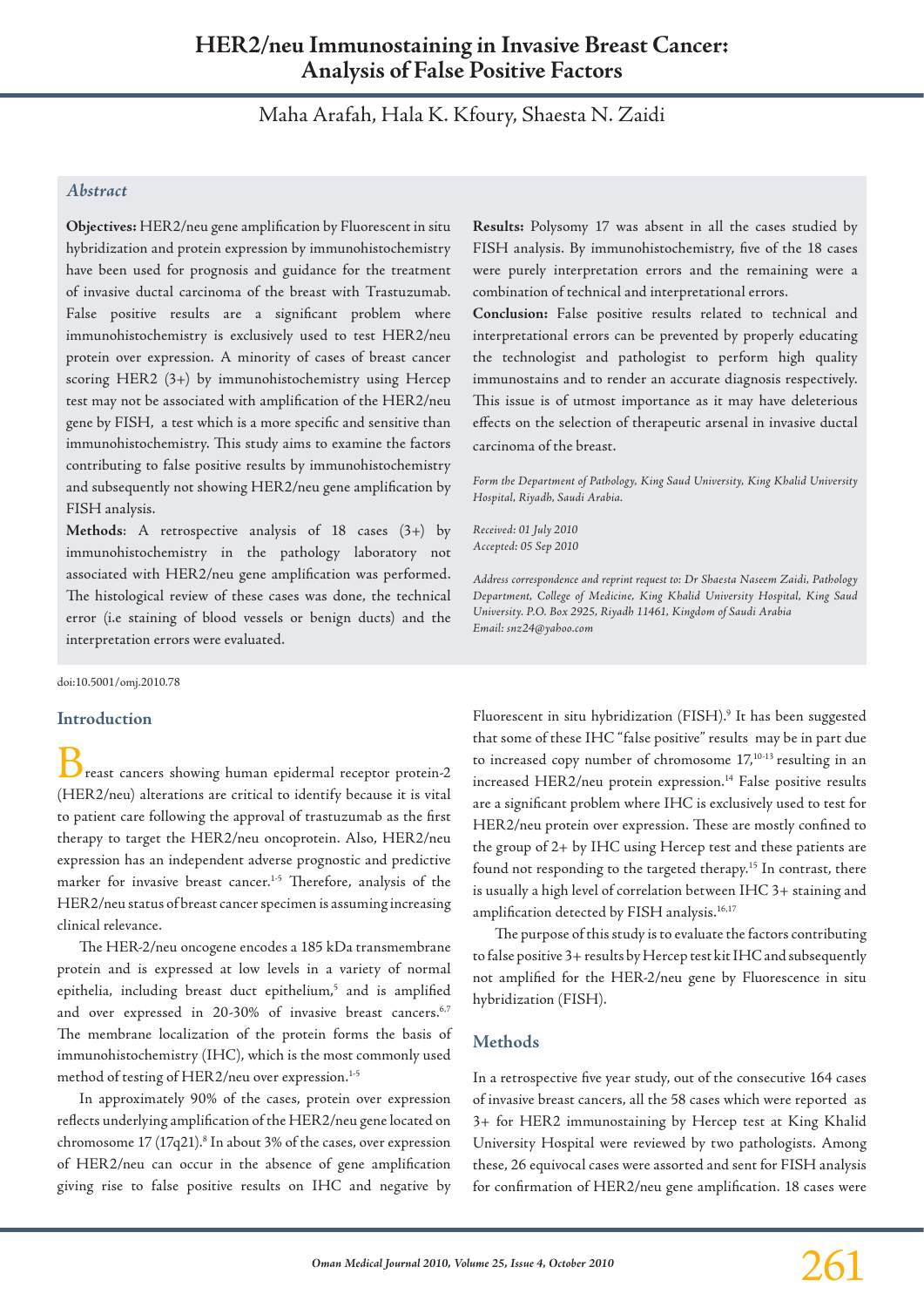selected for the study, which were reported originally as 3+ and turned out to be FISH negative. In each of these cases, HER2/neu IHC was repeated using Hercep Test, from the same tissue block used for the original IHC study. The current IHC slides were assessed, and the contributing factors, i.e. the technical error (i.e staining of blood vessels or benign ducts) and the interpretation errors were evaluated.

HER2/neu IHC analysis was performed on 4 micrometer sections of formalin fixed paraffin embedded tissue. Sections were stained using Hercep test kit (clone CB11) according to the manufactures instruction and the results were interpreted as follows using the original FDA and new ASCO/CAP guideline recommendations.14

Scoring was done on a 0-3 scale. Positive (3+) was defined as strong complete membranous staining in more than 30% of the tumor cell population. Borderline (2+) was defined as moderate membranous staining in more than 10% of tumor cells. While negative (1+) was defined as either weak or barely perceptible membranous staining in more than 10% of the tumor cells and zero was completely negative staining or membranous staining in less than 10% of the tumor cells. Scores of 0 and 1+ were considered as negative for Her-2/Neu expression, 3+ as immune-positive while 2+ were weakly or borderline positive. Positive and negative controls were included in each batch. Hercep test IHC results on all slides, original and repeat were scored by two pathologists.

FISH analysis was performed at Kassel Klinikum Laboratory (authorised laboratory in Germany) for HER-2/neu gene amplification. HER-2/neu gene amplification was determined by FISH according to Path Vysion (Vysis, Inc) in paraffin embedded tissue sections as a ratio of HER-2/neu gene copies-to chromosome 17 centromere copies. The HER2 gene was considered unamplified when the ratio was <2.0 and amplified when the ratio was >2.0. Cases with >2.7 chromosome 17 per nucleus on average were considered as polysomy.

#### **Results**

Five of the 18 cases were purely interpretation errors in the original pathology report and the remaining were the combination of technical and interpretation errors, (Table 1). In 61.2% (12/18) of cases, the strong cytoplasmic staining and in 38.8% (7/18) of cases, the strong granular membranous staining were misinterpreted as 3+ IHC positivity. 50% and 55.5% of the cases respectively showed benign breast duct and blood vessel wall positivity upon the review of original and current immunostained slides.

| No.<br>Cases | <b>Technical Error</b>   |                          | <b>Interpretation Error</b>  |                          |
|--------------|--------------------------|--------------------------|------------------------------|--------------------------|
|              | Blood<br>Vessel          | Benign<br>Ducts          | Cytoplasm<br><b>Staining</b> | Membranous<br>staining   |
| 1.           | $+$                      | $\overline{\phantom{a}}$ | $\qquad \qquad +$            | -                        |
| 2.           | -                        | $^{+}$                   | $\overline{\phantom{a}}$     | $^{+}$                   |
| 3.           | -                        | ٠                        | $+$                          | ٠                        |
| 4.           | $\qquad \qquad +$        | $\overline{\phantom{a}}$ | $\qquad \qquad +$            | ,                        |
| 5.           | $\qquad \qquad +$        | $^{+}$                   | $^{+}$                       |                          |
| 6.           | -                        | -                        | $+$                          |                          |
| 7.           | -                        | $^{+}$                   | $\qquad \qquad +$            | ٠                        |
| 8.           | $\qquad \qquad +$        | $^{+}$                   | $\qquad \qquad +$            | ,                        |
| 9.           | $\qquad \qquad +$        | $^{+}$                   | -                            | $+$                      |
| 10.          | -                        | -                        | ,                            | $^{+}$                   |
| 11.          | $\overline{\phantom{a}}$ | $^{+}$                   | $+$                          |                          |
| 12.          | $\qquad \qquad +$        | $^{+}$                   | $^{+}$                       |                          |
| 13.          | $\qquad \qquad +$        | $^{+}$                   | $\qquad \qquad +$            | ,                        |
| 14.          | $\qquad \qquad +$        | $+$                      | -                            | $+$                      |
| 15.          | $\qquad \qquad +$        | $\overline{\phantom{a}}$ | ,                            | $^{+}$                   |
| 16.          | $\qquad \qquad +$        | ٠                        | $^{+}$                       | $\overline{\phantom{a}}$ |
| 17.          | -                        |                          | $+$                          | $+$                      |
| 18.          | $\overline{\phantom{0}}$ |                          | $\overline{\phantom{a}}$     | $+$                      |

## **Table 1**: Histopathological factors contributing to false positive results in Her2-neu 3+ IHC

#### **Discussion**

In the present study, upon a review of the HER2/neu  $(3+)$ immunostains according to the manufacturers guidelines and FDA approved scoring system, 18 of 58 cases (3+) immunostains were re-classified as HER2/neu negative invasive breast cancers. This study attempted to analyze various technical or interpretative deviations from the prescribed methods leading to the false positive results.

The reasons for these false positive results varied. First and foremost, it was found that when the Hercep test assay was not used strictly according to the manufacturers FDA approved guidelines, had low specificity for the detection of the HER2/neu protein expression. Also, the technical methodological aspects of the assay contributed to false positive cases as seen in the current study. From experience, variation in type of fixative, length of tissue fixation details of tissue processing when used strictly according to manufacturers instructions can result in differences in the intensity of staining for HER2/neu in the tumor cells as